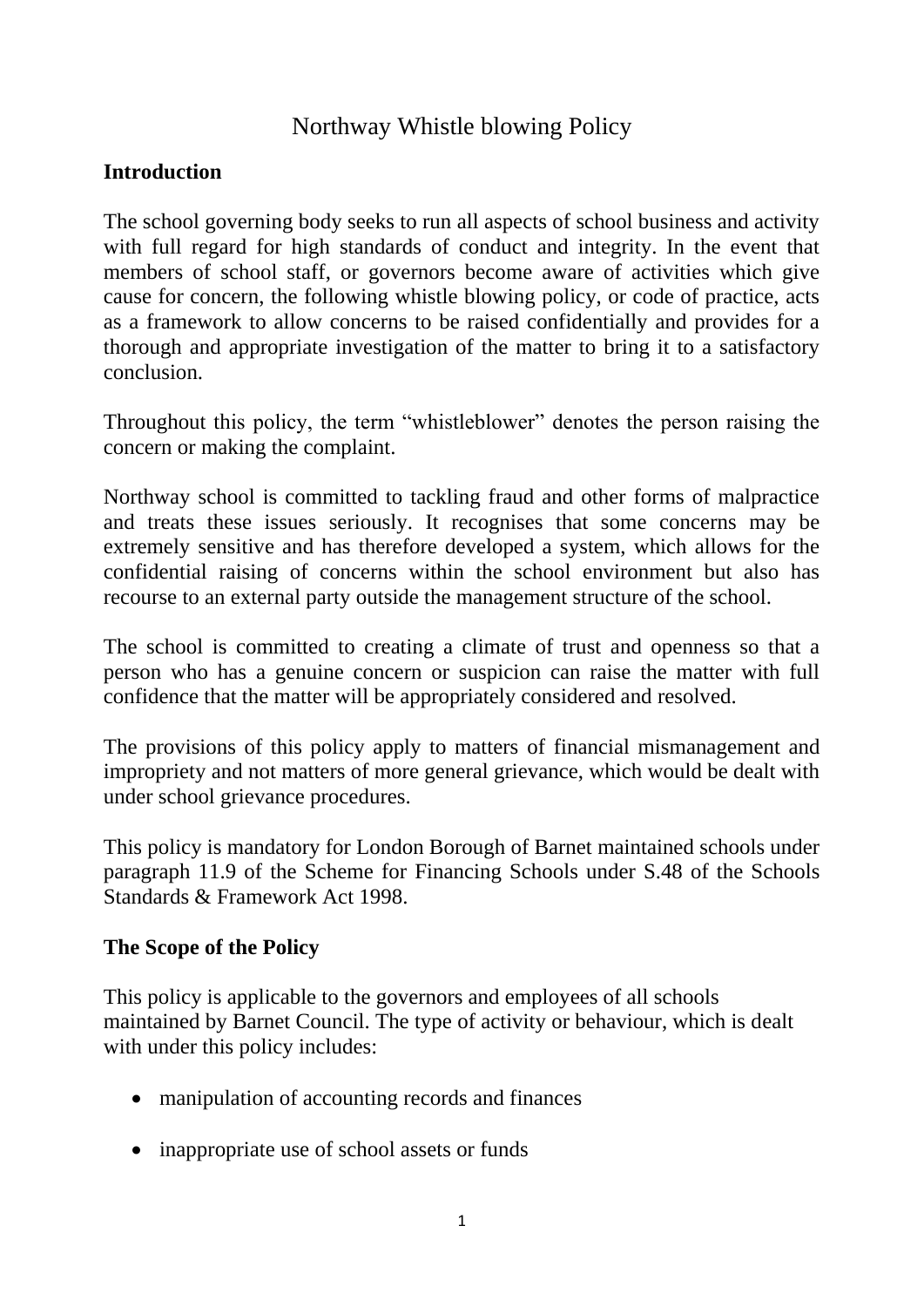- decision-making for personal gain
- any criminal activity
- abuse of position
- fraud and deceit
- serious breaches of school procedures which may advantage a particular party (for example tampering with tender documentation, failure to register a personal interest)
- deliberate concealment of the above

#### **What action should the Whistleblower take?**

The whistleblower is encouraged to raise the matter internally in the first instance to allow those school staff and governors in positions of responsibility and authority the opportunity to right the wrong and give an explanation for the behaviour or activity.

At school level there are two designated individuals to specifically deal with such matters and the whistleblower is invited to decide which of those individuals would be the most appropriate person to deal with the matter,

Headteacher 02083595450

Chair of Governors 02083595450

The whistleblower may prefer to raise the matter in person, by telephone or in written form marked private and confidential and addressed to one of the above named individuals. All matters should be treated in strict confidence and anonymity respected wherever possible.

Alternatively if the whistleblower considers the matter too serious or sensitive to raise within the internal environment of the school, the matter should be directed to either,

the Council's Whistle blowing Officer -, who has powers to investigate all potential fraud or irregularity, or,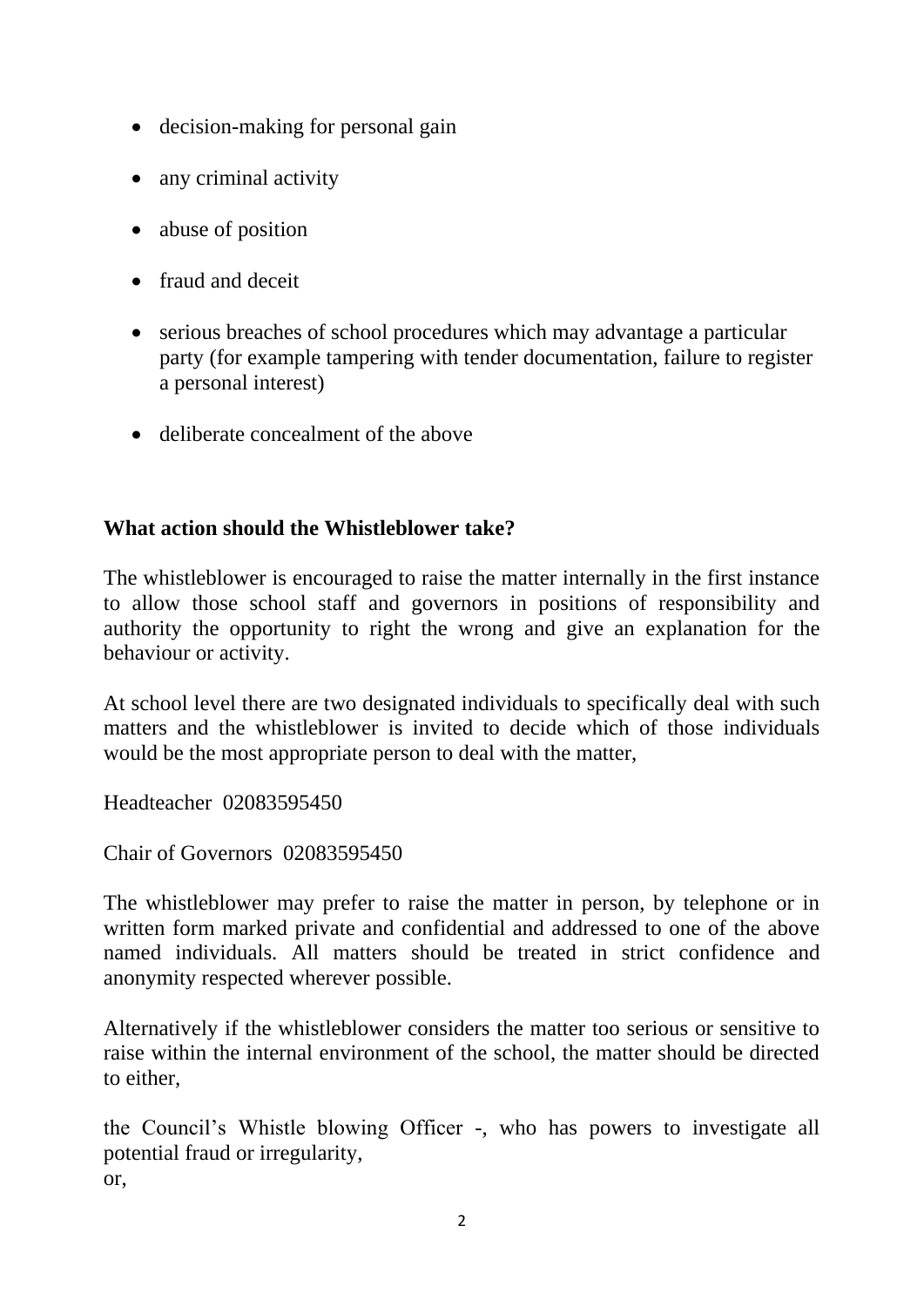the Council's Monitoring Officer – Borough Solicitor), who has a duty to the Council to deal with illegality, maladministration and wrongdoing and is responsible for the overall operation and maintenance of the Council's whistle blowing policy.

The Council's Whistle blowing telephone number is 020 8359 6123.

## **Respecting Confidentiality**

Individuals reporting wrong doing should note –

- everything possible will be done to respect your confidentiality, if that this what you want . Sometimes, though, it is necessary to take a statement as part of the investigation and enforcement process. In that case the issues will be discussed with you beforehand.
- Completely anonymous reports carry much less weight. They will only be acted upon at the discretion of the Governing Body, having regard to the seriousness of the issues, the credibility of the report and the likelihood of obtaining conformation elsewhere.
- The earlier you express concern the easier it is to take action.
- You will not be required to prove your allegation but you will be asked to give as much detail as possible. It is much better to do this in writing but as an alternative you can speak to someone at a meeting. Governors/LA officers will arrange for this process to be handled by someone outside the school where appropriate. You can bring a trade union representative or a friend to a meeting if you wish.

### **How will the matter be progressed?**

The individual(s) in receipt of the information or allegation (the investigating officer(s)) will carry out a preliminary investigation. This will seek to establish the facts of the matter and assess whether the concern has foundation and can be resolved internally. The initial assessment may identify the need to involve third parties to provide further information, advice or assistance, for example involvement of other members of school staff, LA legal, personnel or finance officers, the police.

Records will be kept of work undertaken and actions taken throughout the investigation. The investigating officer(s), possibly in conjunction with the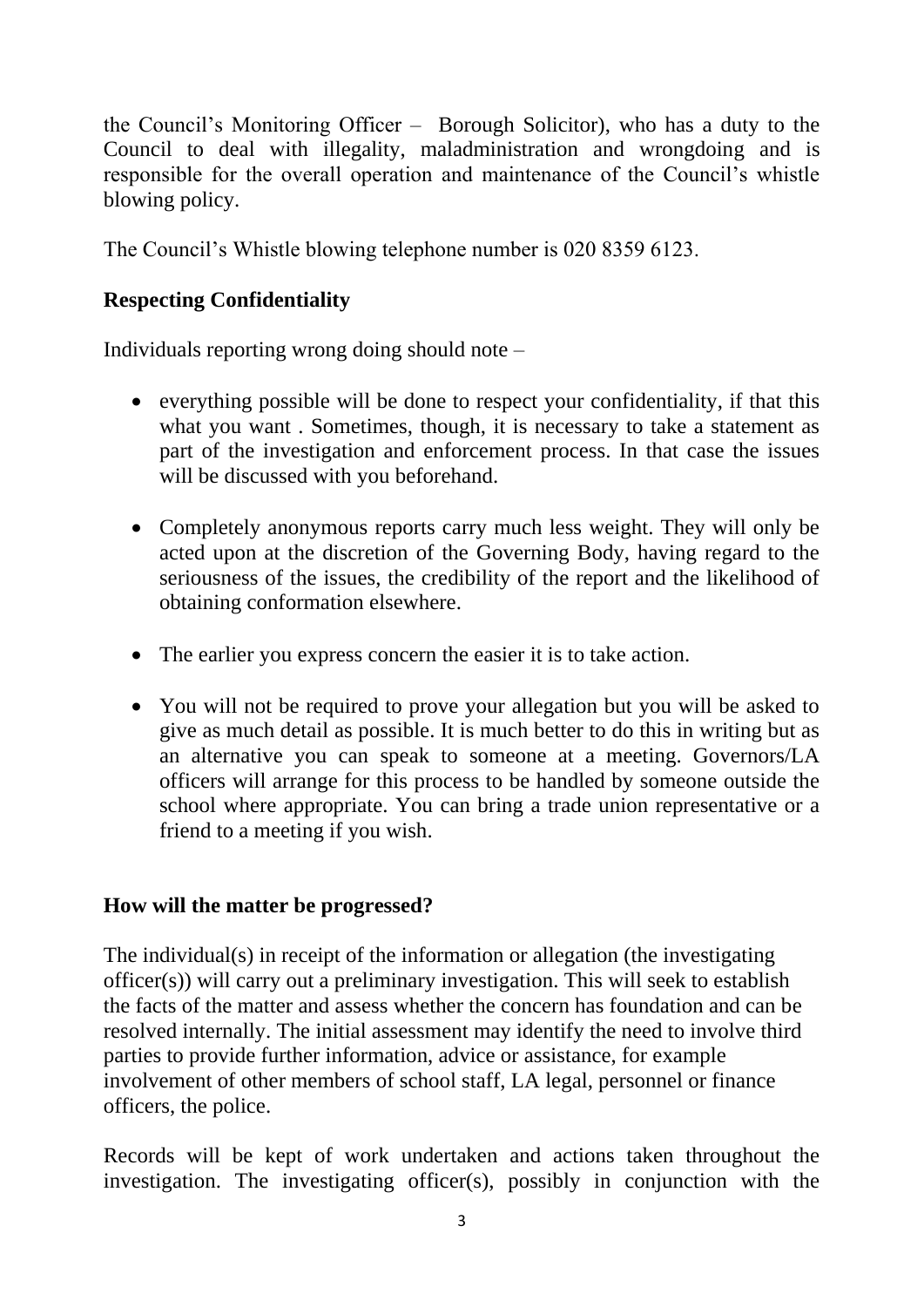governing body, will consider how best to report the findings and what corrective action needs to be taken. This may include some form of disciplinary action or third party referral such as the police.

The whistleblower will be informed of the outcome of the investigation when the matter is completed unless this is not possible for legal reasons. Sometimes this can take a long time, especially if there is a long investigation or court proceedings are involved. Depending on the nature of the allegation and whether or not it has been substantiated, the matter will be reported to the governing body and the LA.

### **Protection from reprisal**

Anyone who makes a report in good faith will be protected from victimisation or reprisal. The Public Interest Disclosure Act 1998 gives statutory protection for employees who report in good faith on crime, illegality, or deliberate concealment of these. The protection covers reports to the employer or a regulating authority.

The Act protects the employee from being subjected to discipline or dismissal or any other detriment from making the report.

If you are already the subject of disciplinary, capability or redundancy procedure they will not necessarily be halted as a result of your whistle blowing.

### **Raising unfounded malicious concerns**

Individuals are encouraged to come forward in good faith with genuine concerns with the knowledge they will be taken seriously. If individuals raise malicious unfounded concerns or attempt to make mischief, this will also be taken seriously and may constitute a disciplinary offence or require some other form of penalty appropriate to the circumstances.

### **If you are not satisfied**

If you are not satisfied with the response to your whistle blowing report within Northway school you can contact the Chief Internal Auditor or Monitoring Officer. If you are not satisfied with the response from these officers who can contact the Chief Finance Officer or the Chief Executive, both of whom have personal

responsibility for probity within the Council.

The Governors hope that you will be satisfied with the whistle blowing routes offered by this policy.